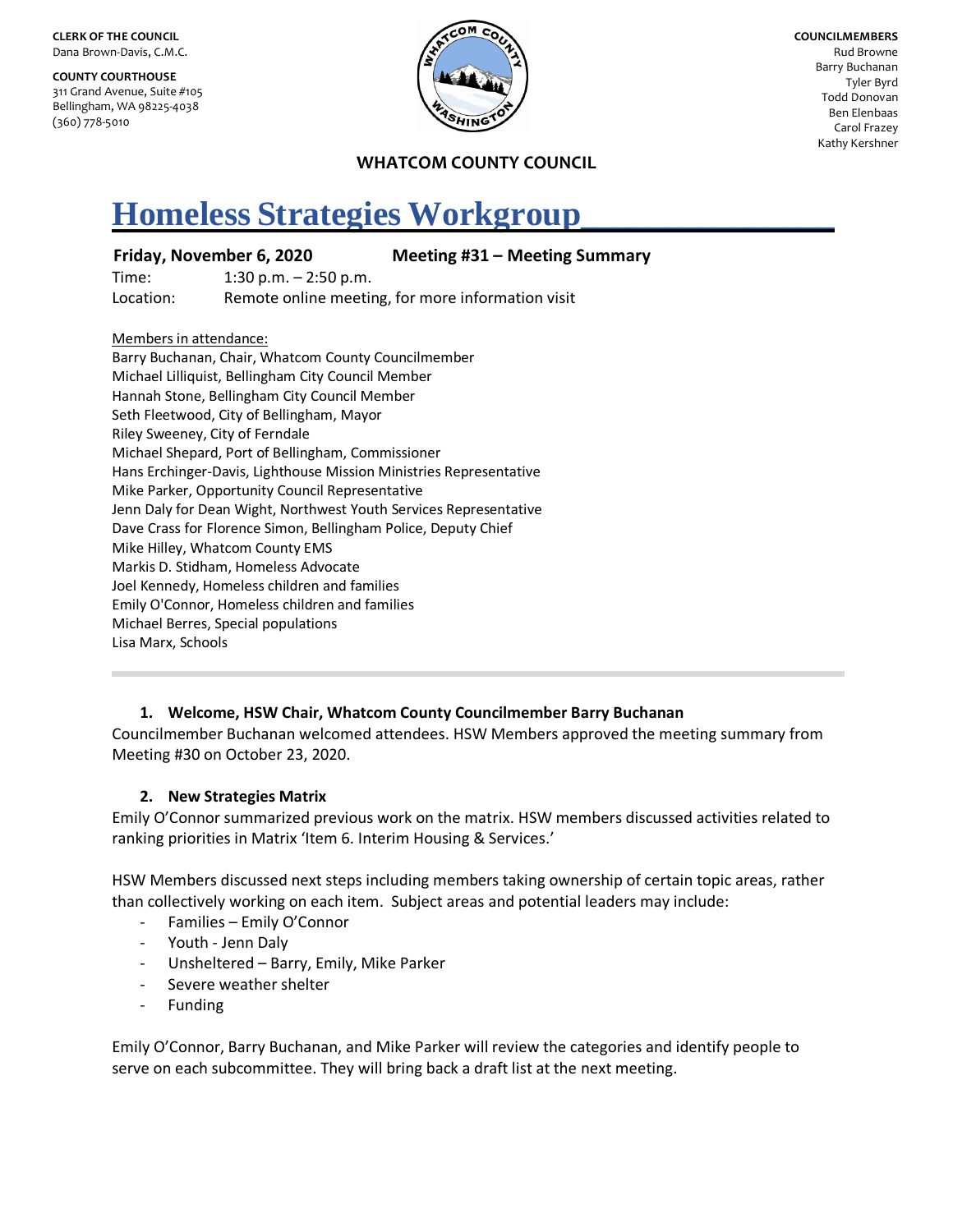Council Member Michael Lilliquist suggested as a part of funding, consideration be given to earmark REET funding, a portion of which may be used for building and rehabilitation for people exiting homelessness. Funding can be used for facilities, not operations. Finding partners to operate is a hurdle.

Members discussed including a survey tool as an opportunity to identify additional ideas not covered in the topic areas.

# **3. Safe parking**

Rick Sepler provided an update on Bellingham's recent RFP for safe parking operators. The RFP was advertised extensively, staff answered questions, and the City did not receive any RFP responses. The City is not equipped to run a safe parking site themselves.

Members discussed whether an RFP could stay open, and acknowledged that partners/agencies are stretched and the timing may not be right. Members acknowledged that the City has created a model and program and could try another time to issue an RFP.

Rick Sepler continued discussion on other Bellingham efforts, including an RFQ for a temporary encampment. He also mentioned that parking is currently allowed for under 72 hours, and the City is not asking people parked longer to move along unless there is an adverse circumstance or complaint.

## **4. Year Round Sheltering for Families**

Joel Kennedy, Michael Berres, Lisa Marx, and Emily O'Connor reported on the following:

- Research on rental vacancy rates and poverty levels prior to the pandemic
	- 81 households currently registered as homeless
	- Potential increase in homeless households in the new year if the eviction moratorium is not renewed. The best-case scenario is 100 households over 6 months, and the worst-case scenario is 1,000 over 6 months. This is in addition to levels the community is currently experiencing.

Melissa Bird, Road 2 Home, discussed the deficit of case managers to help people through the system. A community ally program in Los Angeles pairs volunteers with people experiencing homelessness. Volunteers assist case managers. Road to Home received a grant from the Whatcom Community Foundation to train volunteers. LIHI is partnering with Road2Home to do a project in Bellingham.

Bradford Gerber presented on LIHI's work building and operating multi-family housing in the Puget sound area. LIHI also established 9 tiny home villages in Seattle, 2 in Tacoma, 1 in Olympia. Villages range in size from 14 tiny homes to 52 at the largest. Behavioral health services and full-time staff are available for some villages. Tiny home designs are available online and vary from 450 sq. ft. to 96 sq. ft. There are a variety people that a tiny home works for and a shelter setting does not. LIHI contracts with Human Services departments and is held to a standard of 40% exits to permanent housing. Last year, LIHI achieved 55% exits to permanent housing among all their properties, and having an on-site case manager is an element of success.

# **5. Winter Shelters**

Councilmember Buchanan provided an update on an effort by the County to utilize the Byron Isolation and Quarantine facility as a family shelter. County Council will consider authorizing a contract at their next meeting to extend the facility use into 2021 and also include the use rooms for sheltering families. HSW members discussed ways to support the effort.